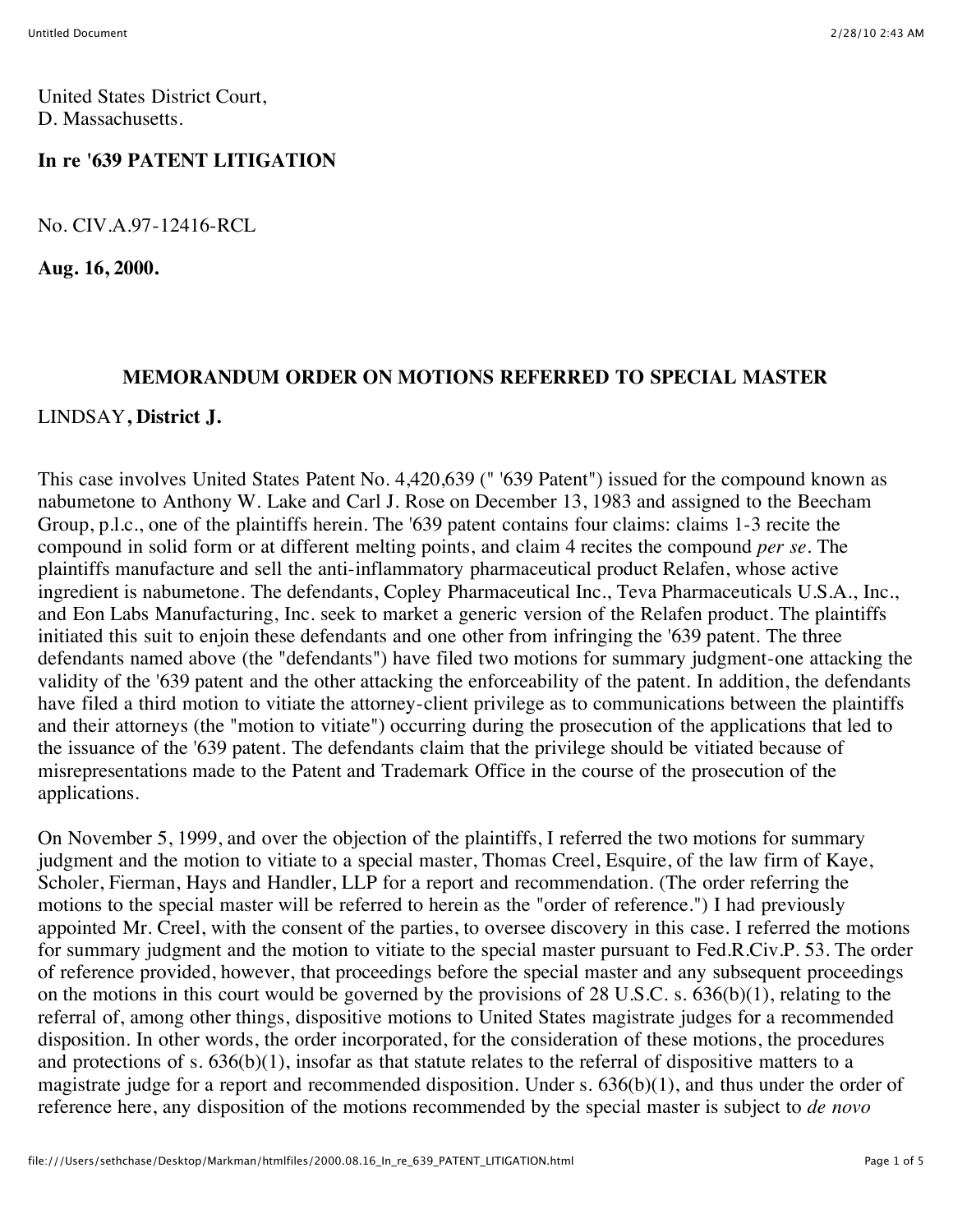review by this court.

On January 28, 2000, the special master submitted reports on each of the three motions, with a recommended disposition of each, together with reasons. In one report, the special master recommended that the '639 patent be ruled invalid because its claims were anticipated by a publication by scientists Chatterjea and Prasad entitled "Condensation of Mannich Base Salts with Phenols: Orientation of Adducts" published in the Indian Journal of Chemistry, volume 11 at 213-18 (March 1973) ("Chatterjea & Prasad publication"). In a second report, the special master recommended that summary judgment be denied as to the defendants' claim that the '639 is unenforceable by reason of inequitable conduct of the plaintiffs in the prosecution of the applications that resulted in the issuance of the patent. In a third report, the special master recommended that the motion to vitiate be denied.

The parties filed objections to the special master's recommendations in accordance with the procedures set out in 28 U.S.C. s. 636(b)(1)(C), as incorporated into the order of reference. The court has conducted a *de novo* review of the issues raised by the motions. On the basis of that review, I make the following rulings.

# **I.** *Summary Judgment as to Invalidity by Anticipation*

Defendants allege that the '639 patent is invalid under 35 U.S.C. s. 102(b) because all of its claims were anticipated by the Chatterjea & Prasad publication. An invention is not novel, and therefore unpatentable, if a prior art reference discloses every element of the asserted invention. *See* Friction Div. Prods., Inc. v. E.I. de Nemours & Co., Inc., 693 F.Supp. 114, 122 (D.Del.1988), *aff'd,* 883 F.2d 1027 (Fed.Cir.1989). Under 35 U.S.C. s. 102(b), if an invention "was ... described in a printed publication in this or another country ... more than one year prior to the date of application for patent in the United States," it has been anticipated and is therefore not entitled to a patent. The parties do not dispute that the Chatterjea  $\&$  Prasad publication meets the requirement that the prior art reference be a publication printed more than one year prior to the date of the relevant application. The dispute focuses on whether that publication adequately "describes" the '639 patent.

To "describe" an invention, a publication must place the invention in the possession of the public by enabling others to practice the invention. *See* In re Donohue, 766 F.2d 531, 533 (Fed.Cir.1985). "Such possession is effected if one of ordinary skill in the art could have combined the publication's description of the invention with his own knowledge to make the claimed invention." *Id.* As the parties and special master agree, to be entitled to succeed on the issue of anticipation, the defendants must demonstrate both identity of invention and enablement by the prior art reference. *See* Akzo v. U.S. Int'l Trade Commission, 808 F.2d 1471, 1479 (Fed.Cir.1986). The special master concluded, as to the anticipation issue, that there were no material facts in genuine dispute, and that I should rule, as a matter of law, that the Chatterjea & Prasad publication describes, enables, and therefore anticipates nabumetone. Accordingly, the special master recommended that I grant the defendants' motion as to invalidity of the patent.

Respectfully, however, I do not accept the special master's conclusions as to invalidity. Upon *de novo* review, I determine that there is a material issue of fact in genuine dispute, at least as to the first prong of the anticipation issue, identity of invention. Having so determined, it is not necessary that I address in depth the second prong, enablement. I have concluded, however, for reasons similar to those stated below as to identity of invention, that there is a genuine issue of material fact as to enablement as well.

Identity of invention requires that a prior reference disclose to one of ordinary skill in the art all elements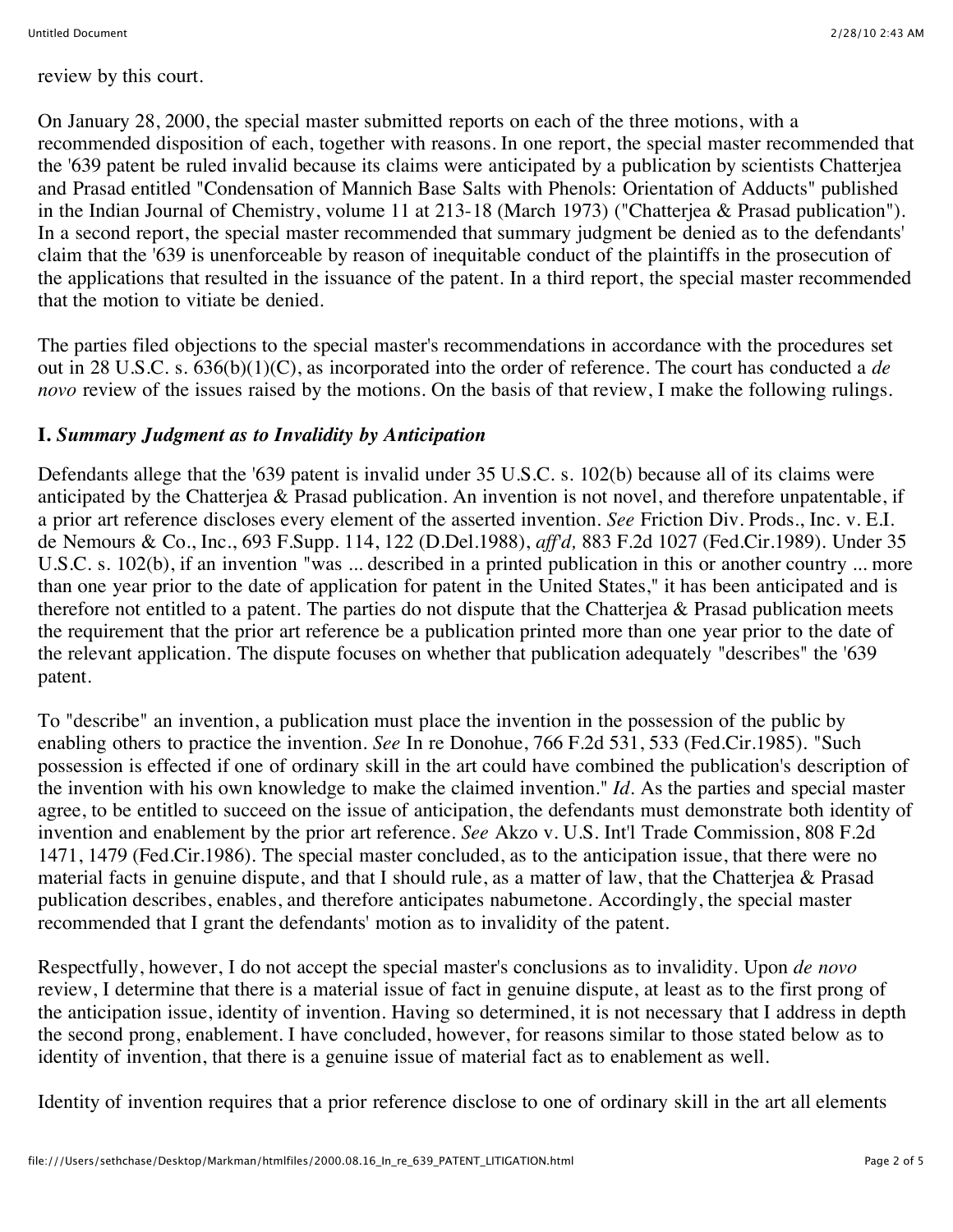and limitations of the patent claim. *See* Scripps Clinic & Research Foundation v. Genetech, Inc., 927 F.2d 1565, 1576 (Fed.Cir.1991). There is no dispute that the Chatterjea & Prasad publication literally states the chemical name for what is now called nabumetone "(beta)-(2-Methoxy-6-naphthyl) ethyl methyl ketone" ("methoxy ketone" or nabumetone") and describes a process by which this compound may be synthesized from other compounds. Taken alone, the words that identify the chemical name for nabumetone and that describe a method for deriving it would be sufficient to establish identity of the compound named in the Chatterjea & Prasad publication with the compound named in the several claims of the patent.

The Chatterjea & Prasad publication describes a series of chemical reactions which result in what the Chatterjea & Prasad publication calls methoxy ketone. (I use throughout the remainder of this Order the shorthand "methoxy ketone" in place of the formal, chemical name for nabumetone.) As described by the Chatterjea & Prasad publication, the starting point for these reactions is a compound called methoxy acetate, which the authors say they derived using a method described by R.C. Jones and others in a 1948 publication ("Jones publication"). The Jones publication, however, contains an error: it names as "methoxy acetate," a compound which is in reality another called "bydroxy acetate." The parties and the special master refer to this error as the "Jones error."

A 1955 paper published by Ormancey and Horeau (the "Ormancey paper") recognized and explained the Jones error as an unintended "demethylation" that went unnoticed by Jones. FN1 If one follows the chemical reactions underlying the present dispute from the Jones publication and the Ormancey paper through the Chatterjea & Prasad publication, the compound one actually derives, by the process set out in the Chatterjea & Prasad publication, is hydroxy ketone, not methoxy ketone. Hydroxy ketone is an analogue of methoxy ketone.

FN1. Demethylation is reaction by which a methyl group on a compound becomes substituted with a hydrogen atom. Thus, as the Ormancey paper described the Jones error, demethylation of the precursor to methoxy acetate (methoxy acid) occurred, converting the methoxy acid to hydroxy acid and resulting in the misnaming of the resulting hydroxy acetate as methoxy acetate. Ormancy also described, however, a method of remethylation, that is, a method of reconverting the hydroxy acid to a methoxy acid and deriving methyl acetate.

The parties agree, for the purposes of the present motion that, in 1973, the hypothetical person of ordinary skill in the art would know of the Jones error in the Chatterjea & Prasad publication, at least by virtue of his knowledge of the Jones publication and Ormancey paper. FN2 The parties also agree that the person of ordinary skill would know how to derive methoxy acetate by methods other than that described in the Jones publication. From this, the defendants argue, and the Special master concluded, that with methoxy ketone named in the Chatterjea & Prasad publication and knowledge of the Jones error, the person of ordinary skill would recognize the Chatterjea & Prasad publication to disclose methoxy ketone and the series of chemical reactions by which that compound may be derived.

FN2. For the purposes of this motion, the parties agree that the person of ordinary skill in the art is a medicinal chemist with a doctoral degree and one to two years of industry experience and familiarity with non-steroidal anti-inflammatory drugs, or such a chemist with a masters degree and at least five years of industry experience. *See* Helifix Limited v. Blok-Lok, Ltd., 208 F.3d 1339, 1347 (Fed.Cir.2000) (holding that "court should have considered the educational level of the inventor" in determining relevant skill in the art). This hypothetical person of ordinary skill in the art would be presumed to know all publications on the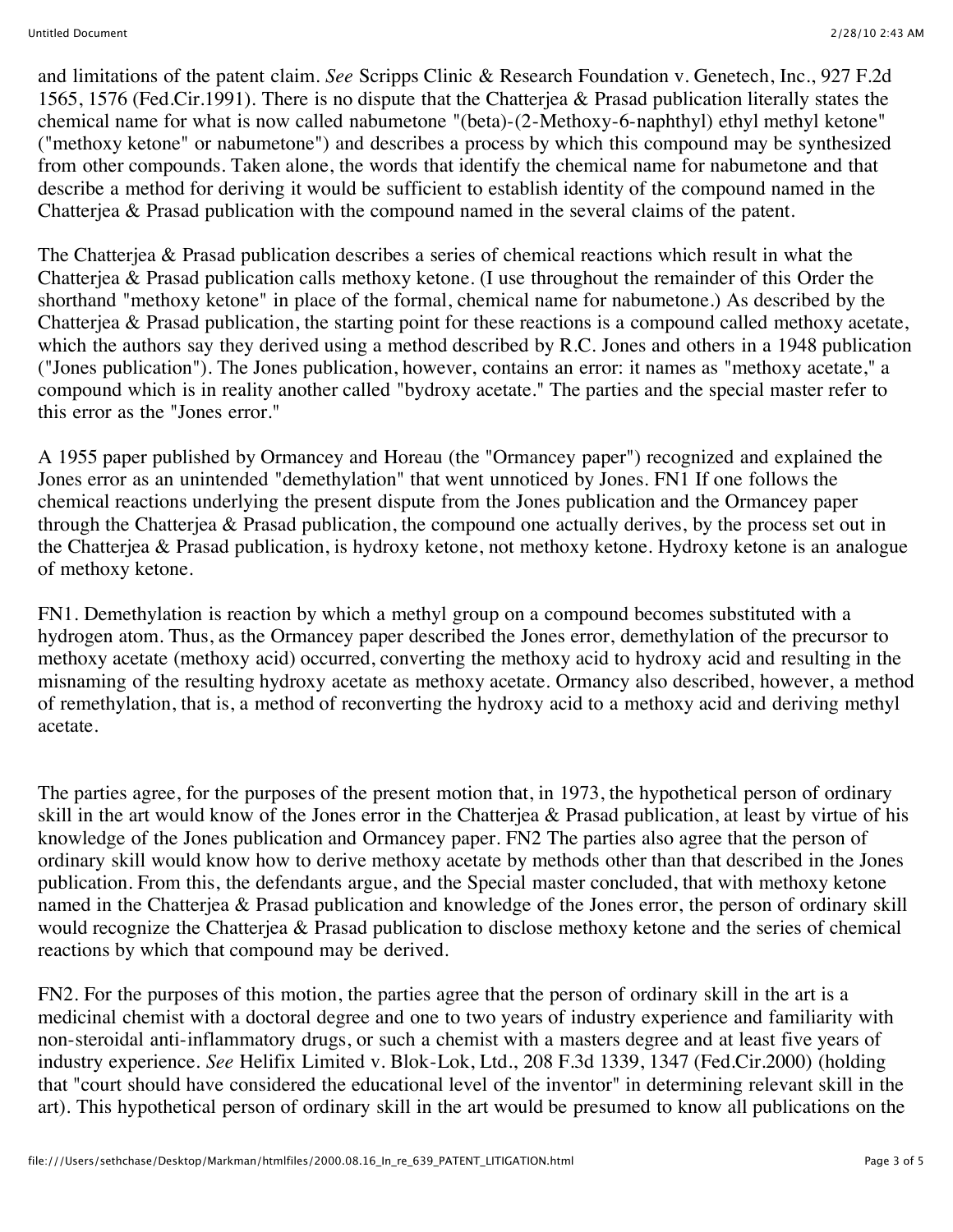relevant subject. *See* Custom Accessories, Inc., 807 F.2d 955, 962 (Fed.Cir.1986).

The parties do not appear to dispute that the person of ordinary skill, following the syntheses set out in the Chatterjea & Prasad publication, would make an adjustment in his experimentation to account for the Jones error. What is in dispute, however, is what adjustment the person of ordinary skill in the art would make in the face of the Jones error. Would he adjust by substituting methoxy acetate for the actual hydroxy acetate the Chatterjea & Prasad publication uses as the starting compound for the syntheses, and thereby understand the publication to teach the derivation of methoxy ketone; or would he adjust instead by assuming that the Chatterjea & Prasad publication erroneously calls what is actually hydroxy acetate (the starting compound) by the name methoxy acetate, and conclude that the publication teaches only a series of reactions of hydroxy compounds by which hydroxy ketone, not methoxy ketone, is derived? The decision as to what the Chatterjea & Prasad publication teaches depends on which of these two courses the person of ordinary skill in the art would follow. On this question, the plaintiffs have submitted affidavits by Dr. Paul A. Bartlett to the effect that the person of ordinary skill would have made the latter choice, that is, he would disregard the erroneous use of the name methoxy acetate as the starting compound in the process taught by the Chatterjea & Prasad publication and thereby conclude that the publication teaches only hydroxy ketone and a method for deriving it. On the other hand, the record contains evidence to the contrary of the proposition asserted by Dr. Bartlett. Among such evidence is that tending to show that, at one point in the prosecution of applications that led to the issuance of the '639 patent, both the patent examiner and the plaintiffs themselves concluded that the Chatterjea & Prasad publication anticipated, and therefore precluded patentability of, nabumetone. The present record therefore leaves the matter unresolved and creates a triable issue as to identity of invention with respect to claim 4 of the '639 patent. Accordingly, summary judgment is not appropriate as to that claim.

Because a disputed issue of material fact on the question of identity of invention relates to the nabumetone compound *per se,* as identified in claim 4, it necessarily follows that there is a disputed issue of material fact as to the identity of invention with respect to claims 1-3 of the '639 patent. As noted above, these claims recite the compound nabumetone in various forms.

Accordingly, I reject the recommendation of the special master that I grant the defendants' motion for summary judgment as to invalidity of all four claims of the '639 patent. Instead, that motion is denied.

## **II.** *Summary Judgment as to Unenforceability by Inequitable Conduct*

As to the motion for summary judgment on unenforceability, I accept and adopt the special master's analysis and conclusions. That motion, therefore, is denied.

# **III.** *Vitiation of the Attorney-Client Privilege*

The defendants seek to vitiate the plaintiffs' attorney-client privilege on the basis of the crime-fraud exception. They base their motion on three representations made to the Patent and Trademark Office on behalf of the patent holder during the prosecution of the application leading to the issuance of the '639 patent: (1) a representation by Dr. Carl J. Rose that the product of the reactions set out in the Chatterjea & Prasad publication produced an oil rather that a solid, and that therefore the publication does not disclose nabumetone because nabumetone is a solid at room temperature; (2) a representation by Dr. Rose that scientists not having methoxy acid readily available to them would be "obliged" to use the Jones publication in deriving methoxy acetate as prescribed in the Chatterjea & Prasad publication; and (3) a representation by